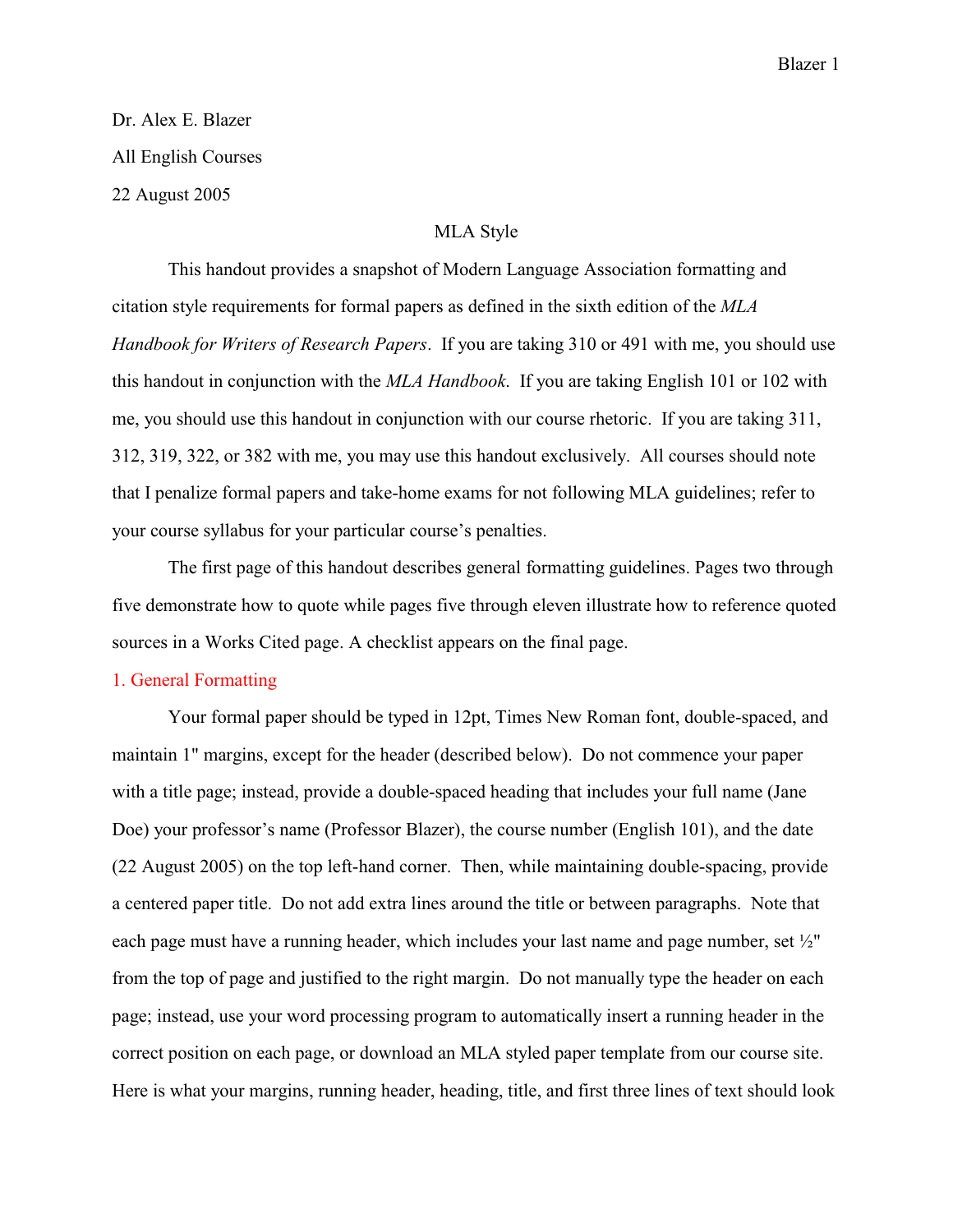like:

|                  | Doe 1                                                                                          |
|------------------|------------------------------------------------------------------------------------------------|
| Jane Doe         |                                                                                                |
| Professor Blazer |                                                                                                |
| English 101      |                                                                                                |
| 22 August 2005   |                                                                                                |
|                  | MLA Style Is Keen                                                                              |
|                  | Comic Book Guy calls the Chicago Manual of Style the worst guidelines ever, and Bart           |
|                  | Simpson tells the American Psychological Association to eat his shorts. However, I submit that |
|                  | the Modern Language Association provides the best style guidelines ever. From header to works  |

# 2. Quoting

Next, let us discuss quoting. Do use in-text parenthetical citations, but do not use footnotes. Only use endnotes if they are absolutely warranted and you discuss their use with me first. Note that quotes absolutely cannot stand alone as sentences. Quotes must be introduced; they must be attached to your own sentence. Do not let the quote do all the work. Introduce the passage, quote the passage, and then explain and/or interpret the passage thoroughly. The author, source, and page number of the quote must be made clear to the reader, through context and/or parenthetical citation. If the source and author have already been provided or are provided in context of the introductory sentence or surrounding paragraph(s), simply cite the page number in parentheses after the closing quotation mark. This is called the parenthethical citation. To quote less than four lines of prose, enclose the lines within quotation marks and conclude it with a parenthetical citation followed by a period. The following pages provide examples of how to quote prose, drama (including film and television), and poetry. Because the goal of these pages is to demonstrate correct quotation style, I will not be explaining the quotes and each type of quote will be set off in a new paragraph. In your own papers, you should never let the quote simply speak for itself, and you should never allow a quote to constitute an entire paragraph.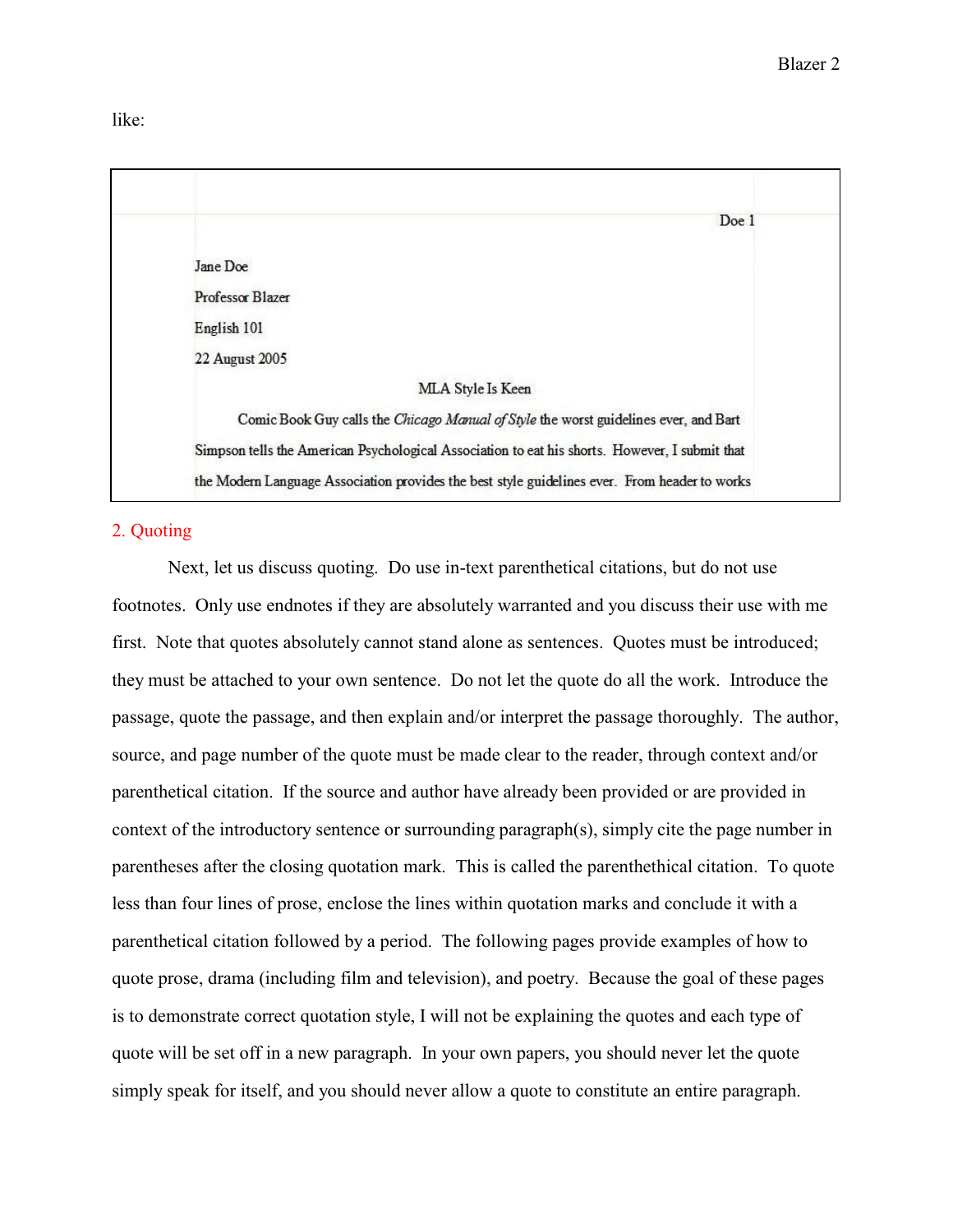Blazer 3

#### 2.1. Prose: four lines or less of text

A typical citation includes 1) an introduction to the quote punctuated by a comma or semicolon, 2) the quote itself distinguished by double quotation marks, 3) a parenthetical citation that includes the author's last name and page number, 4) followed by a period. For example, Roquentin, the protagonist of *Nausea*, realizes that he exists in a void: "Now I knew: things are entirely what they appear to be—and behind them  $\dots$  there is nothing" (Sartre 96). Generally speaking, you should make sure through surrounding context and/or parenthetical citation that your reader knows who the author and title of the work being quoted are. If you have already introduced the author and title of the work, either in the introduction to the quote or in surrounding context, then you can safely provide simply the page number in the parenthetical citation. For example, in Kate Chopin's *The Awakening*, Edna Pontellier, who has been struggling to overcome her sense of being caught and possessed by her husband, concludes, "I'm not going to be forced into doing things. I don't want to go abroad. I want to be alone" (109).

#### 2.1.1. Prose: more than four lines of text

If a quote occupies more than four lines of text of your paper, you should turn it into a block quote. Start a new line, do not use quotation marks, indent the quote 1" from the left-margin only (*not* the right-margin), and place your period *before* the parenthetical citation. For example, the unnamed narrator of Angela Carter's "Flesh and the Mirror" meditates upon the psychological effect of mirrors:

> Mirrors are ambiguous things. The bureaucracy of the mirror issues me with a passport to the world; it shows me my appearance. But what use is a passport to an armchair traveler? Women and mirrors are in complicity with one another to evade the action I/she performs that shell cannot watch, the action with which I break out of the mirror, with which I assume my appearance. But *this* mirror refused to conspire with me; it was like the first mirror I'd ever seen. It reflected the embrace beneath it without the least guile. All it showed was inevitable. But I myself could never have dreamed it. (70)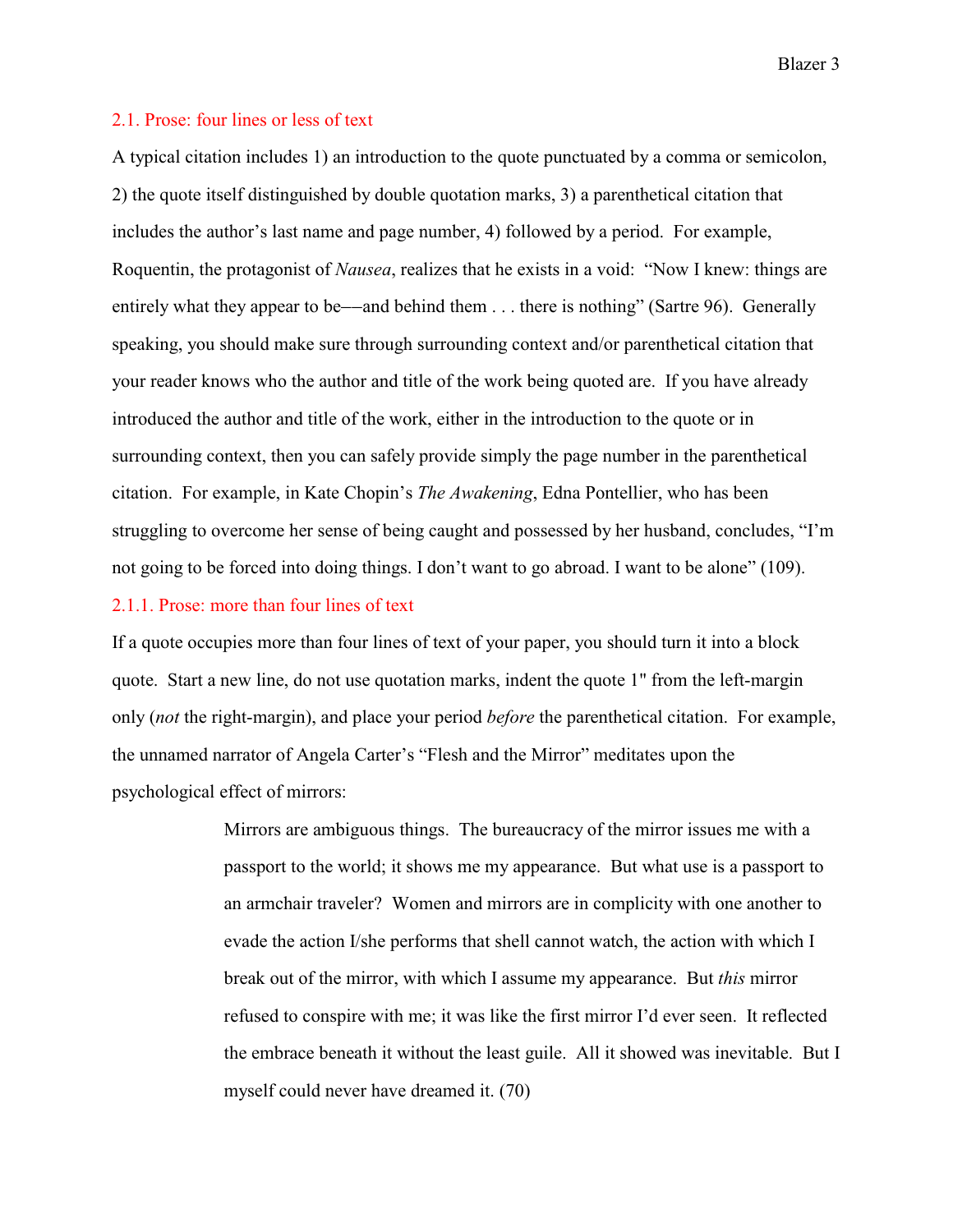#### 2.2. Poetry

MLA format requires poetry be cited by line rather than page number. However, if a poem is more than a page long and the edition does not provide line numbers, feel free to cite the page number rather than the lines.

## 2.2.1. Poetry: one or two lines

When quoting one or two lines of poetry, separate each line by a slash (*/*). In "In the Waiting

Room," Elizabeth Bishop attempts to convince herself of her individuality: "But I felt: you are an

*I*, / you are an *Elizabeth*" (lines 60-61).

## 2.2.2. Poetry, three or more lines

Technically, MLA requires block quoted poetry to be double-spaced. However, I believe this to be a misguided rule for it destroys poetic intent and meaning which are directly related to line and page layout. Indent the quote 1" from the margin, but do not double-space it unless the poem itself is double-spaced. If a line runs over, indent it an additional 1/4" or 3 spaces. Wary of writing, the speaker in "The Instruction Manual" daydreams of touring Mexico:

> Not one of them has to worry about getting out this manual on schedule. And, as my way is, I begin to dream, resting my elbows on the desk and leaning out of the window a little, Of dim Guadalajara! City of rose-colored flowers! City I wanted most to see, and most did not see, in Mexico! But I fancy I see, under the press of having to write the instruction manual, Your public square, city, with its elaborate little bandstand! (Ashbery 8)

## 2.3. Drama, Film, and Television

When quoting plays, screenplays, or teleplays that you have read in print, provide the page number. When quoting plays, films, or television programs that you have only watched (and thus do not have a page number), simply provide the title in the parenthetical citation. For example, Jack Lipnik asserts, "The writer is king here at Capitol Pictures" (*Barton Fink*).

## 2.3.1. Monologue

When quoting just one character, treat the quote as you would regular prose. Consequently, four or less lines of monologue are quoted as in-text citation while more than four lines of text are block quoted. For example, Estragon sets the tone and thema of *Waiting for Godot* with his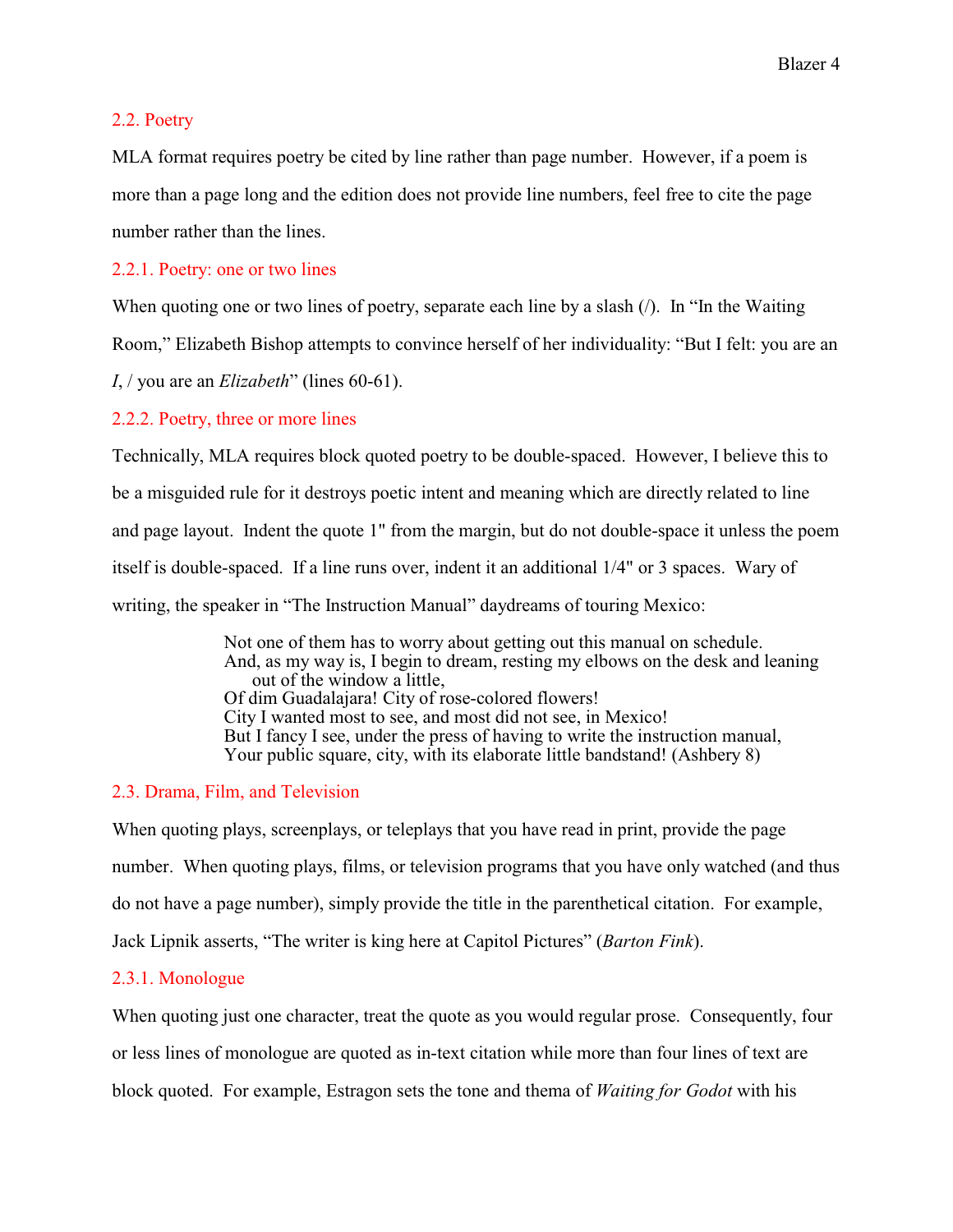opening line: "Nothing to be done" (Beckett 7). When quoting verse plays that provide line numbers in the margin, such as those by Shakespeare, your citation should include act, scene, and line numbers rather than page numbers. For example, Hamlet realizes, "the play's the thing / Wherein I'll catch the conscience of the King" (2.2.584-585).

#### 2.3.2. Dialogue

To quote more than four lines of dialogue in a play, film, or television program, capitalize and indent each character's name 1" and follow it with a period. If a line runs over, indent the next line an additional 1/4" or 3 spaces:

CARDIN. What's the matter, Martha?

MARTHA. Nothing.

CARDIN. (*His face is grave, his voice gentle.*) Yes, there is. For a long time you and I have had something to talk about. (Hellman, *The Children's Hour* 23)

#### 3. The Works Cited Page

A Works Cited page for the quoted sources appears on the final page of this paper. The remaining pages of this handout detail the proper MLA citation format for annotated bibliographies and works cited pages; however, it only gives general rules, which I have categorized here as 1) print sources (books and periodicals), 2) film and television, and 3) electronic sources. When you come across a source that does not quite fit within these guidelines, check with the *MLA Handbook for Writers of Research Papers* or me.

At the end of your paper, start a new page and title it Works Cited in the center of the page. Alphabetize your works cited page by authors' last names. Maintain double-spacing and normal fonts throughout.

#### 3.1. Books

Here is the information that is required in a book reference on the Works Cited page:

the author's name the title of the chapter (if citing only one article or chapter) the title of the book the edition (if applicable) the editor's name (if applicable) the translator's name (if applicable)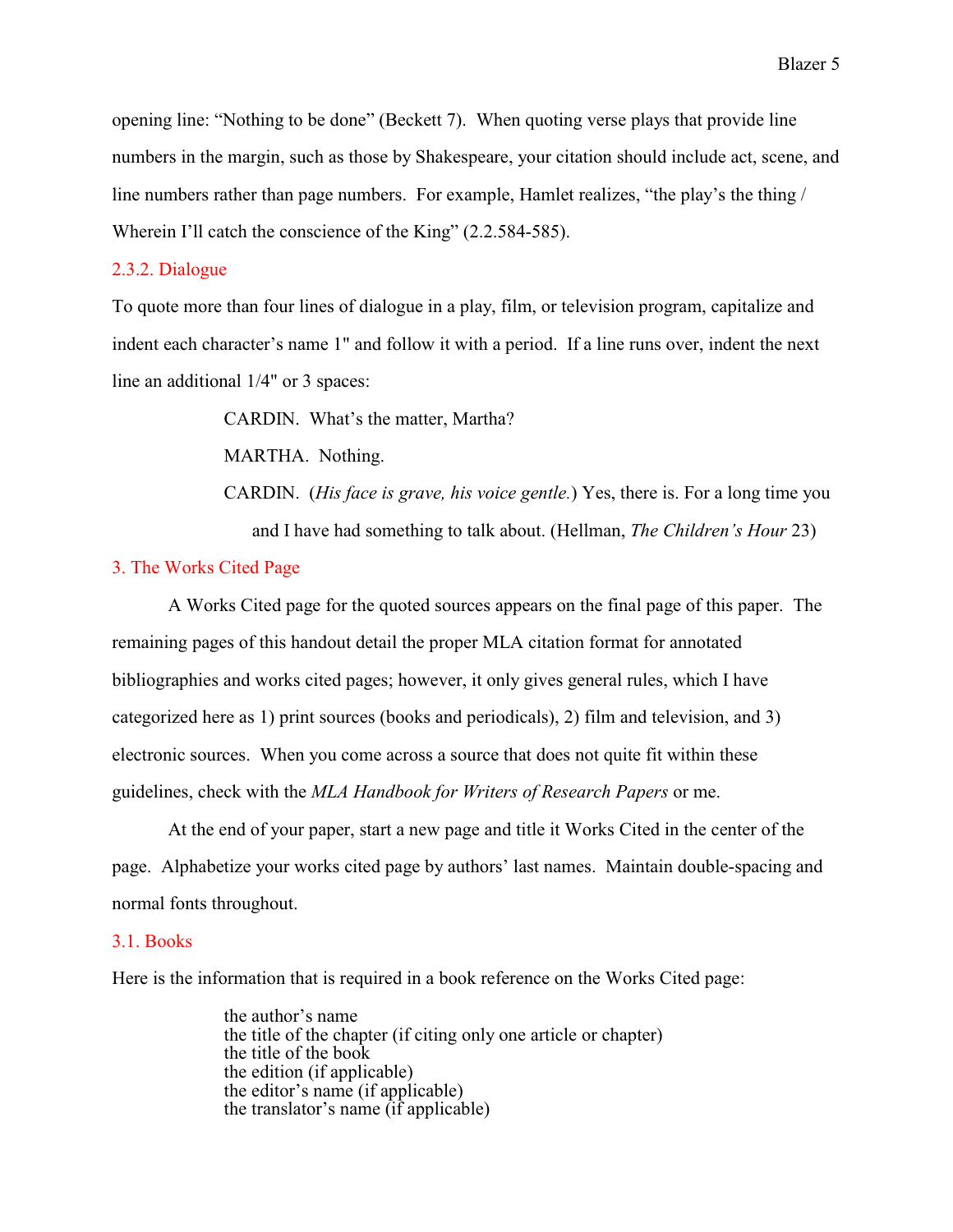the place of publication the publisher the date the page numbers (if citing only one article or chapter)

#### 3.1.1. A Book by a Single Author

Author's Last Name, Author's First Name. *Book Title*. City of Publication: Publisher, Year of Publication.

Abzurg, Bella. *Gender Gap: Bella Abzurg's Guide to Political Power for American Women*. Boston: Houghton Mifflin, 1984.

3.1.2. A Book by Two or More Authors

First Author's Last Name, First Author's First Name and Second Author's Name. *Book Title*. City of Publication: Publisher, Year of Publication.

Richards, J. M. and Nikolaus Pevsner. *The Anti-Rationalists*. Toronto: U of Toronto P, 1973.

3.1.3. Two or More Books by the Same Author

In the second of two citations by the same author, use two em-dashes in place of the author's name.

Rapping, Elayne. *The Looking Glass World of Nonfiction TV*. Boston: South End, 1987.

---. *Media-tions: Forays into the Culture and Gender Wars*. Boston: South End, 1994.

3.1.4. Multiple Publishers

- Author's Last Name, Author's First Name. *Book Title*. First City of Publication: First Publisher; Second City of Publication: Second Publisher, Year of Publication.
- Wallis, Roy. *The Elementary Forms of New Religious Life*. London: Routledge; Boston: Kegan, 1984.

## 3.1.5. An Anthology or a Compilation

- Editor's Name(s), ed(s). *Book Title*. Edition (if applicable). City of Publication: Publisher, Year of Publication.
- Petracca, Michael and Madeline Sorapure, eds. *Common Culture: Reading and Writing about American Popular Culture*. 4th ed. Upper Saddle River, NJ: Prentice Hall-Pearson, 2004.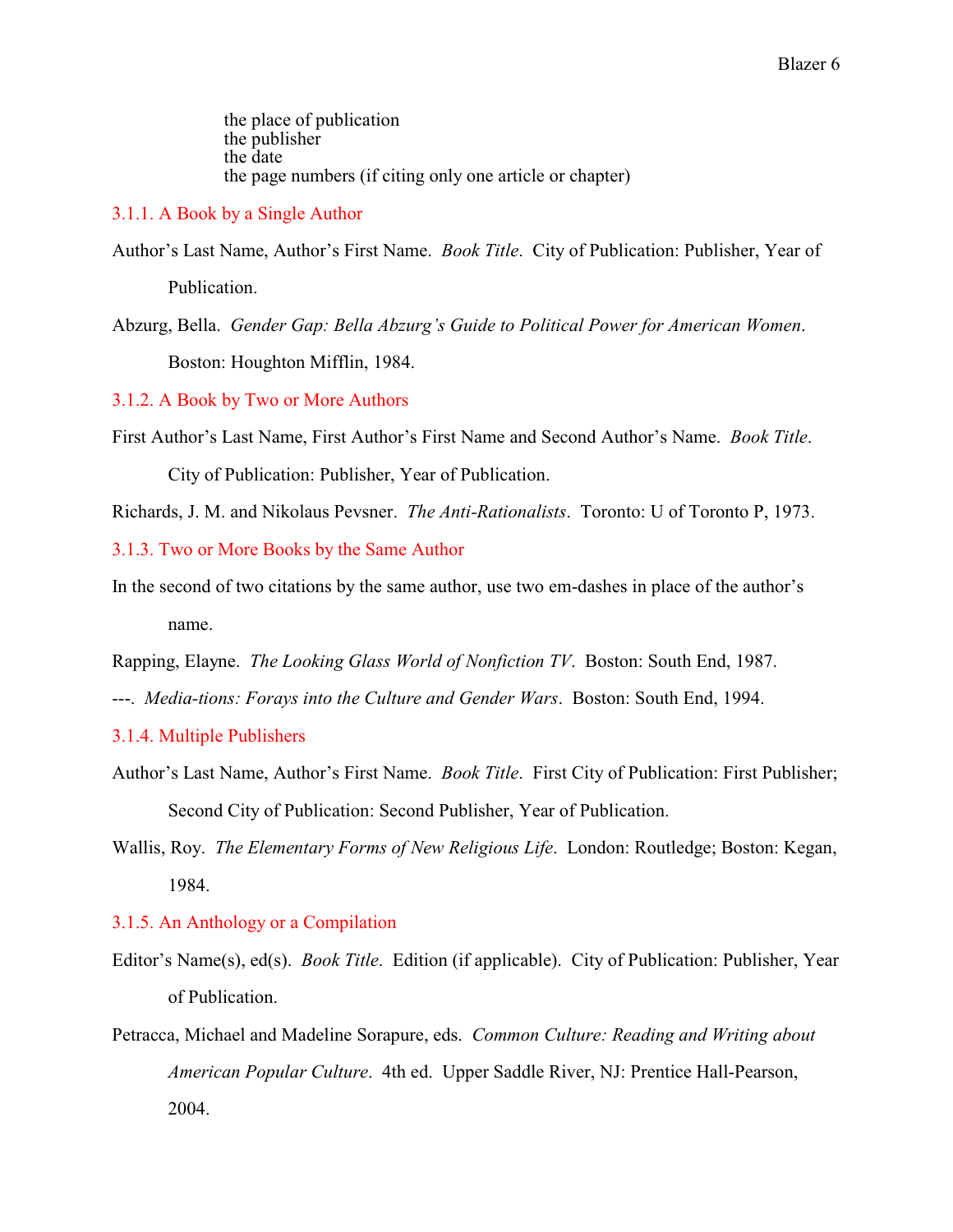#### 3.1.6. A Translation

Author's Last Name, Author's First Name. *Book Title*. Trans. Translator's Name. City of Publication, Year of Publication.

Cixous, Hélène. *The Book of Promethea*. Trans. Betsy Wing. Lincoln: U of Nebraska P, 1991. 3.1.7. An Essay, Chapter, or Story from an Anthology or Compilation

- Author's Last Name, Author's First Name. "Chapter/Story Title." Original Year of Publication (if known). *Book Title*. Ed. Editor's Name. Trans. Translator's Name (if applicable). City of Publication: Publisher, Year of Publication of Book. First Page of Story-Last Page of Story.
- Kafka, Franz. "The Metamorphosis." 1916. *The Complete* S*tories*. Ed. Nahum N. Glatzer. Trans. Willa and Edwin Muir. New York: Shocken, 1971. 89-139.

3.1.8. An Essay from an Anthology or Compilation

- Author's Last Name, Author's First Name. "Essay Title." *Book Title*. Edition (if applicable). Ed. Editor's Name(s). City of Publication: Publisher, Year of Publication. First Page of Essay-Last Page of Essay.
- Friedman, Thomas L. "Revolution Is U.S." *Signs of Life in the USA: Reading on Popular Culture for Writers*. 4th ed. Eds. Sonia Maasik and Jack Solomon. Boston: Bedford-St. Martin's, 2003. 132-7.

3.1.9. Articles or Essays Reprinted in an Anthology or a Compilation

- Author's Last Name, Author's First Name. "Article/Essay Title." Original Publication Information. Rpt. in *Book Title*. Edition (if applicable). Ed. Editor's Name. City of Publication: Publisher, Year of Publication. First Page of Article-Last Page of Article.
- Holland, Norman N. "Unity, Identity, Text, Self." *PMLA* 90 (1975): 813-22. Rpt. in *Reader-Response Criticism: From Formalism to Post-Structuralism*. Ed. Jane P. Tompkins. Baltimore: Johns Hopkins UP, 1980. 118-33.

## 3.2. Periodicals

Here is the required information for a periodical reference on the Works Cited page: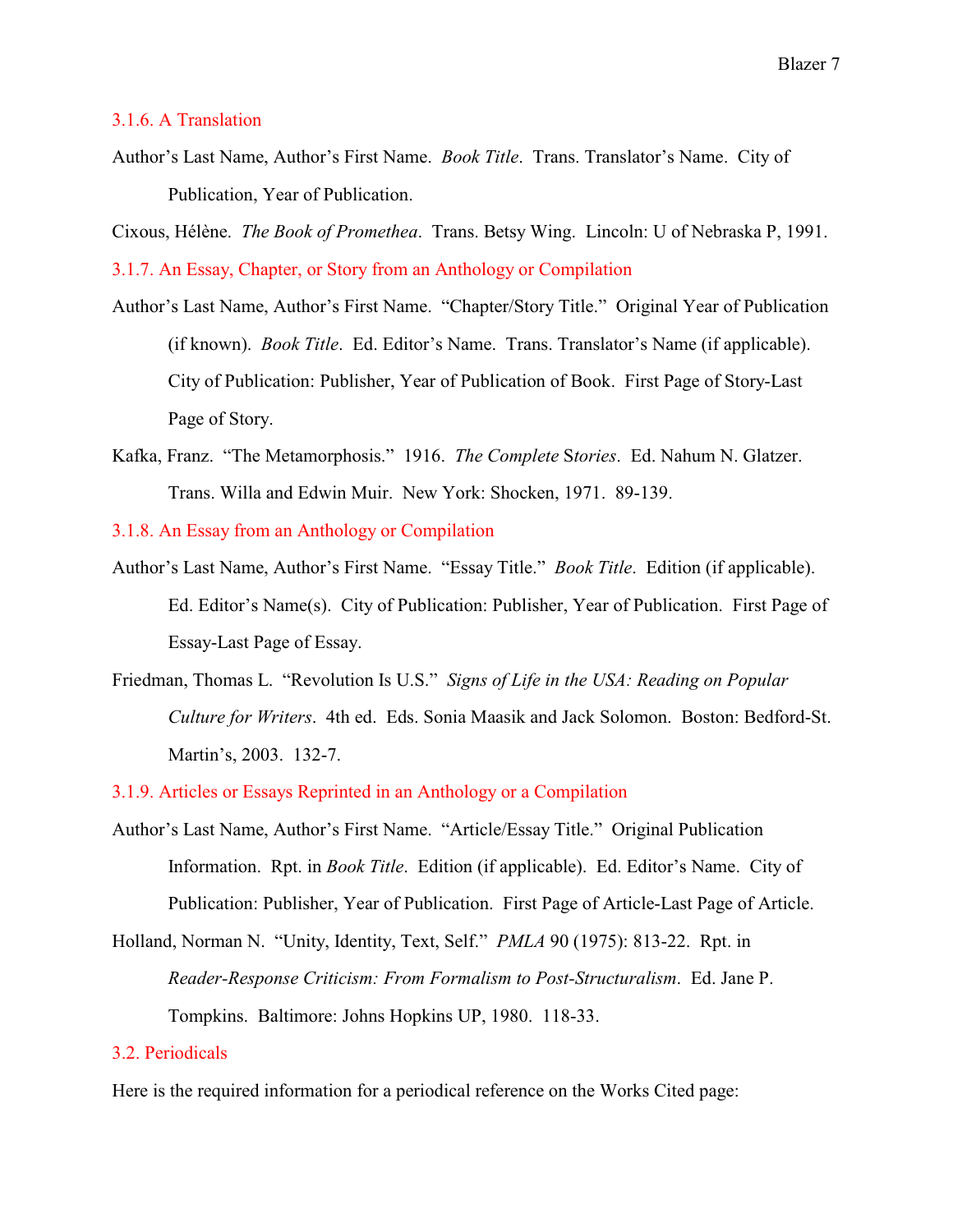the author's name the title of the article the title of the journal the volume number the issue number the year of publication the page numbers

3.2.1. Scholarly Journal Article: Each Issue Paginated Separately

Author's Last Name, Author's First Name. "Article Title." *Journal Title* Volume.Issue (Year): First Page of Article-Last Page of Article.

Hallin, Daniel C. "Sound Bite News: Television Coverage of Elections, 1968-1998." *Journal of Communication* 42.2 (1992): 5-24.

3.2.2. Scholarly Journal Article: Continuous Pagination

- Author's Last Name, Author's First Name. "Article Title." *Journal Title* Volume (Year): First Page of Article-Last Page of Article.
- Bauman, Sandra and Susan Herbst. "Managing Perceptions of Public Opinion: Candidates' and Journalists' Reactions to the 1992 Polls." *Political Communication* 11 (1994): 133-44.

# 3.2.3. Magazine Article

*Note: Magazines and newspapers are not usually considered scholarly resources, therefore you should NOT use them unless your instructor and assignment prompt specifically allow them.*

Author's Last Name, Author's First Name. "Article Title." *Magazine Title* Day Month Year:

First Page of Article-Last Page of Article.

Mehta, Pratap Bhanu. "Exploding Myths." *New Republic* 6 June 1998: 17-9.

## 3.2.4. Newspaper Article

- Author's Last Name, Author's First Name. "Article Title." *Newspaper Title* Day Month Year: First Page of Article-Last Page of Article.
- Hirsch, Marianne. "The Day Time Stopped." *Chronicle of Higher Education* 25 Jan. 2002: B11-14.

# 3.3. Film and Television

Here is the required information for a film or television reference on the Works Cited page: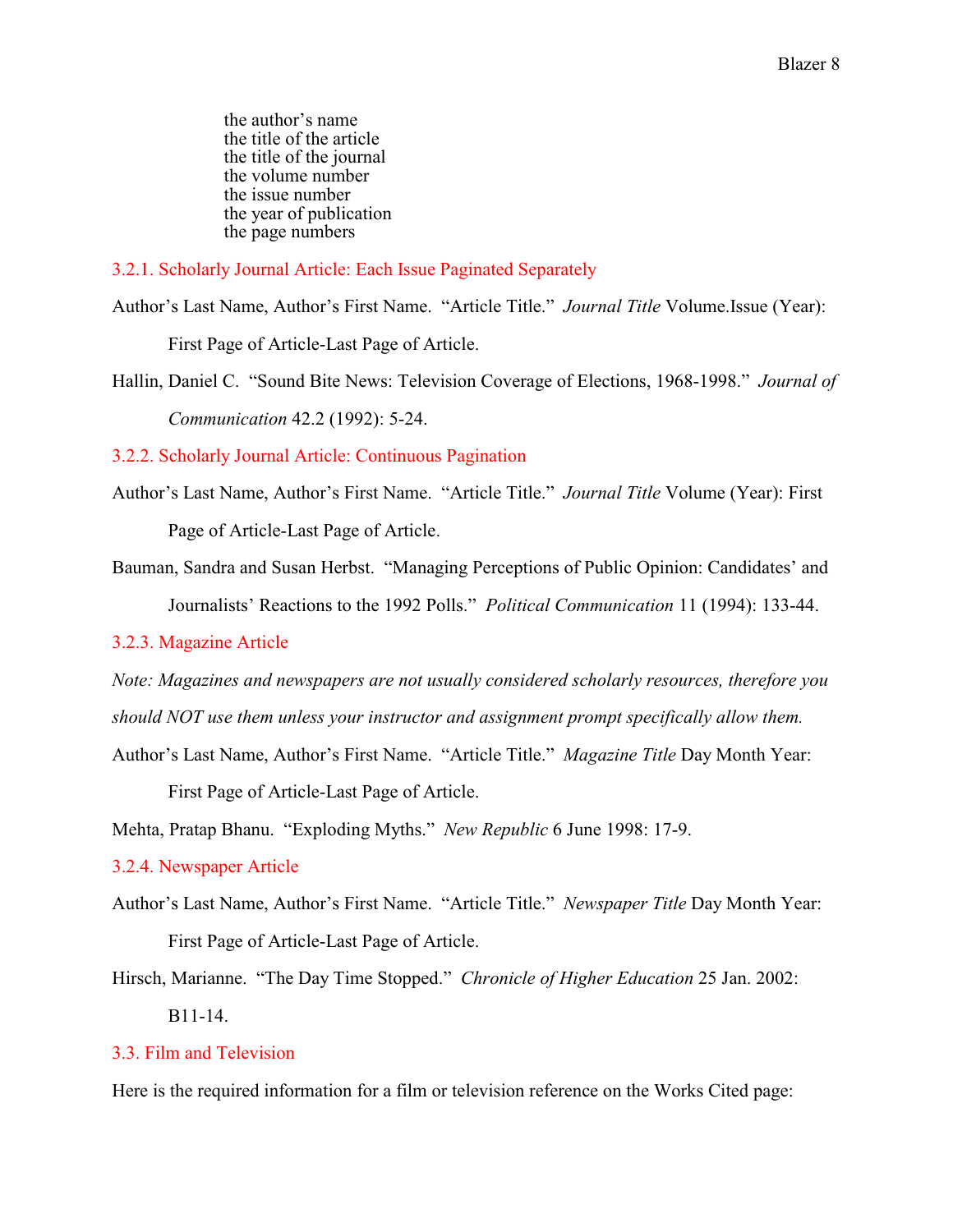the title of the film or television program the title of the episode of the television program (if citing a particular episode) the director's name (for film) the production company (for film) or the network (for television) the episode airdate (for television) or the year of release (for film)

# 3.2.1. Film

*Film Title*. Dir. Director's Name. Production Company, Year of Release.

*Donnie Darko*. Dir. Richard Kelly. Flower Films, 2001.

3.2.2. Television Episode

"Episode Title." *Program Title*. Network. Day Month Year of Original Broadcast

"Strangers in the House." *My So-Called Life*. ABC. 20 Oct. 1994.

#### 3.3. Electronic Sources

*Note: Online publication is an evolving entity with some very good, scholarly, and authoritative*

*sites; however, those sites are far outnumbered by non-scholarly, non-authoritative sites. You*

*should learn to tell the difference and you should always check with your instructor and your*

*specific assignment prompt to determine if you are allowed to use online sources for a research*

*paper.*

Here is the required information for an electronic source on the Works Cited page:

the author's name (if known) the title of the particular document in quotation marks the title of the complete work (if applicable) in italics the editor's name (if applicable, if known) the date of publication or last revision (if available) name of institution or organization sponsoring or associated with site (if available) the date of visit in parentheses the full hypertext transfer protocol address (URL) enclosed within angle brackets

## 3.3.1. Scholarly Project

*Project Title*. Ed. Editor's Name (if known). Original Date of Publication. University. Day

Month Year of Viewing <URL>.

*Victorian Women Writers Project*. Ed. Perry Willett. Apr. 1997. Indiana U. 26 Apr. 1997

<http://www.indiana.edu/~letrs/vwwwp/>.

## 3.3.2. Professional Site

*Site Title*. University. Day Month Year of Viewing <URL>.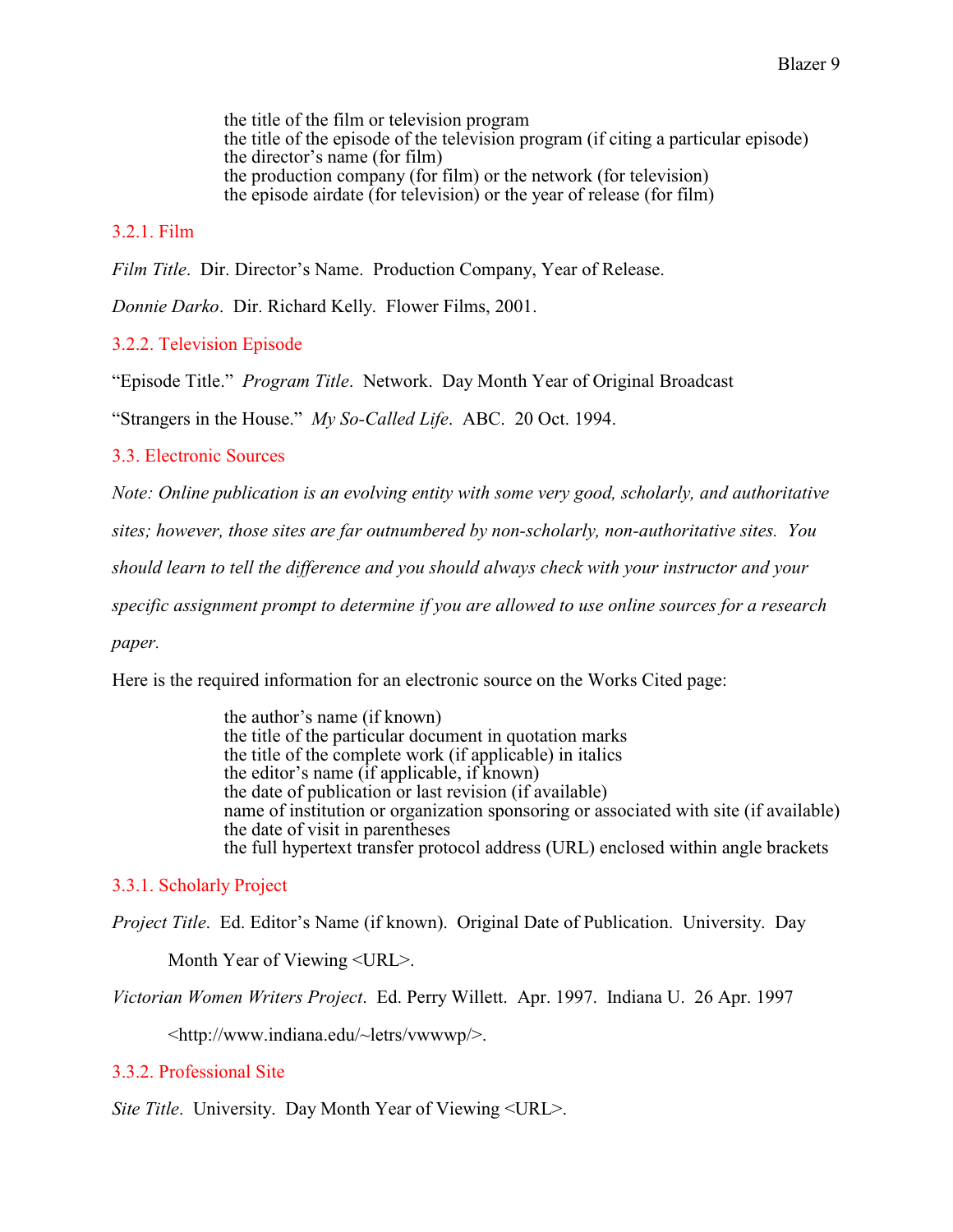*Portuguese Language Page*. U of Chicago. 1 May 1997

<http://humanities.uchicago.edu/romance/port/>.

#### 3.3.3. Personal Site

Author's Last Name, Author's First Name. Home page. Day Month Year of Viewing <URL.>

Lancashire, Ian. Home page. 1 May 1997 <http://www.chass.utoronto.ca:8080/~ian/index.html>.

3.3.4. Book

- Author's Last Name, Author's First Name. *Book Title*. Original Print Publication Information. *Scholarly Project Title*. Ed. Editor's Name (if applicable). Date of Last Update. University Affiliation. Day Month Year of Viewing <URL.>
- Nesbit, Edith. *Ballads and Lyrics of Socialism*. London, 1908. *Victorian Women Writers Project*. Ed. Perry Willett. Apr. 1997. Indiana U. 26 Apr. 1997 <http://www.indiana.edu/~letrs/wwwp/nesbit/ballsoc.html>.

#### 3.3.5. Poem

- Author's Last Name, Author's First Name. "Poem Title." *Book Title*. Original Print Publication Information. *Scholarly Project Title*. Ed. Editor's Name (if applicable). Date of Last Update. University Affiliation. Day Month Year of Viewing <URL.>
- Nesbit, Edith. "Marching Song." *Ballads and Lyrics of Socialism*. London, 1908. *Victorian Women Writers Project*. Ed. Perry Willett. Apr. 1997. Indiana U. 26 Apr. 1997 <http://www.indiana.edu/~letrs/wwwp/nesbit/ballsoc.html#9>.

#### 3.3.6. Article in a Journal

*Note: If the online journal article is mirroring a print publication, provide the print information (see above,* 3.1.2 Periodicals*) rather than the electronic information. For example, an article located in JStor is a scanned copy of the original document, which provides volume, issue, and date while preserving page numbering.*

Author's Last Name, Author's First Name. "Article Title." *Journal Title* Volume.Issue (Year of Publication): Number of Paragraphs or First Page-Last Page. Day Month Year of Viewing <URL>.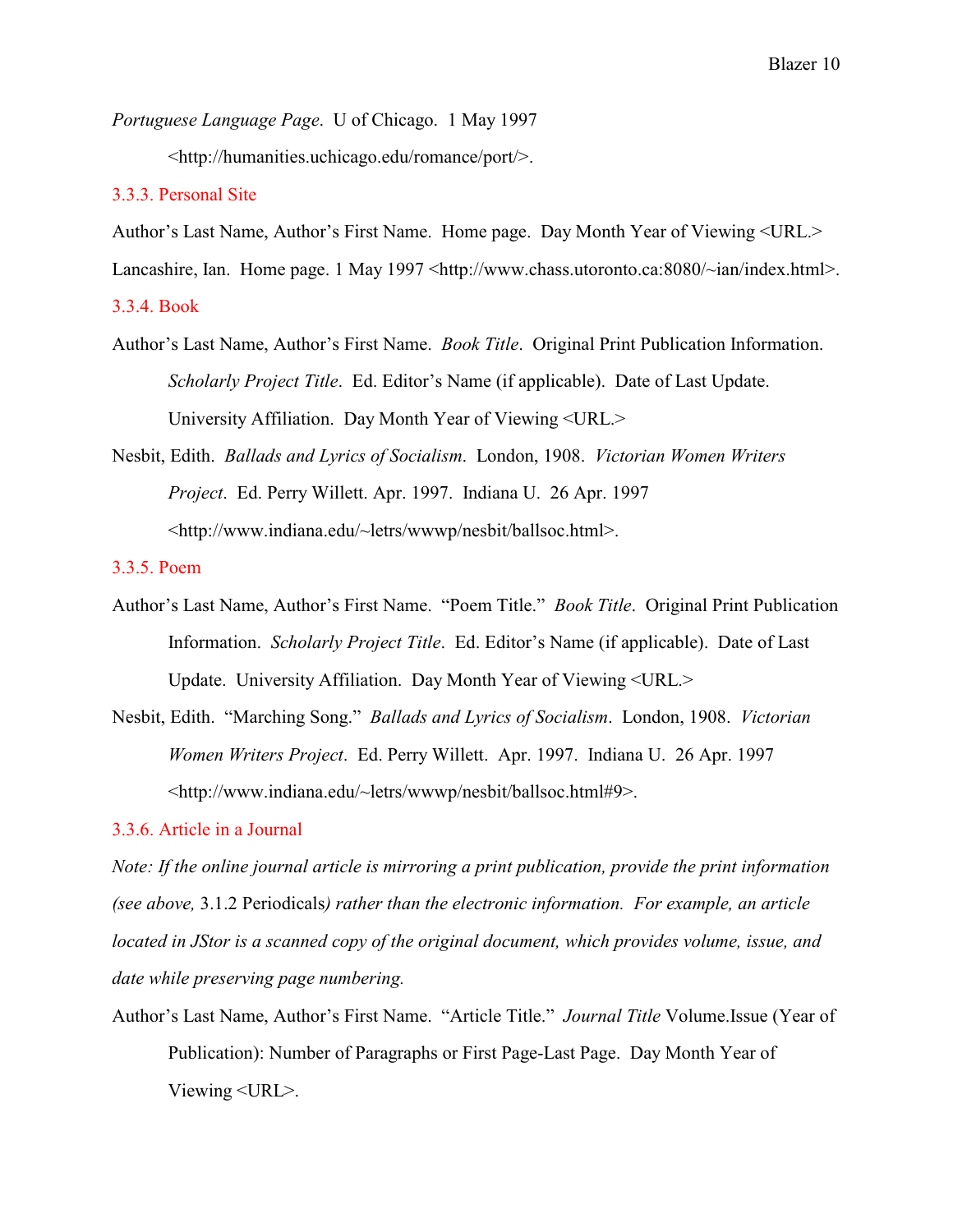Flannagan, Roy. "Reflections on Milton and Ariosto." *Early Modern Literary Studies* 2.3 (1996): 16 pars. 22 Feb. 1997 <http://unixg.ubc.ca:7001/0/e-sources/emis/02-3/ flanmilt.html>.

## 3.4. Course Lecture

#### 3.4.1. In-Class Lecture

- Instructor's Last Name, Instructor's First Name. "Lecture Title." Course Number Course Title. College or University, City, State. Day Month Year.
- Blazer, Alex E. "Poststructuralism and Deconstruction." English 491 Interpretive Theory: The New Criticism to the Present. 30 Mar. 2005.

#### 3.4.2. Online Lecture Notes

- Instructor's Last Name, Instructor's First Name. "Lecture Title." Course Number Course Title. College or University, City, State. Original Date of Publication (if known). Day Month Year of Viewing <URL>.
- Blazer, Alex E. "Poststructuralism and Deconstruction." English 491 Interpretive Theory: The New Criticism to the Present. 30 Mar. 2005. 22 Aug. 2005 <http://www.louisville.edu/~a0blaz01/491/Lecture-05-SP-6-Poststructuralism.pdf>.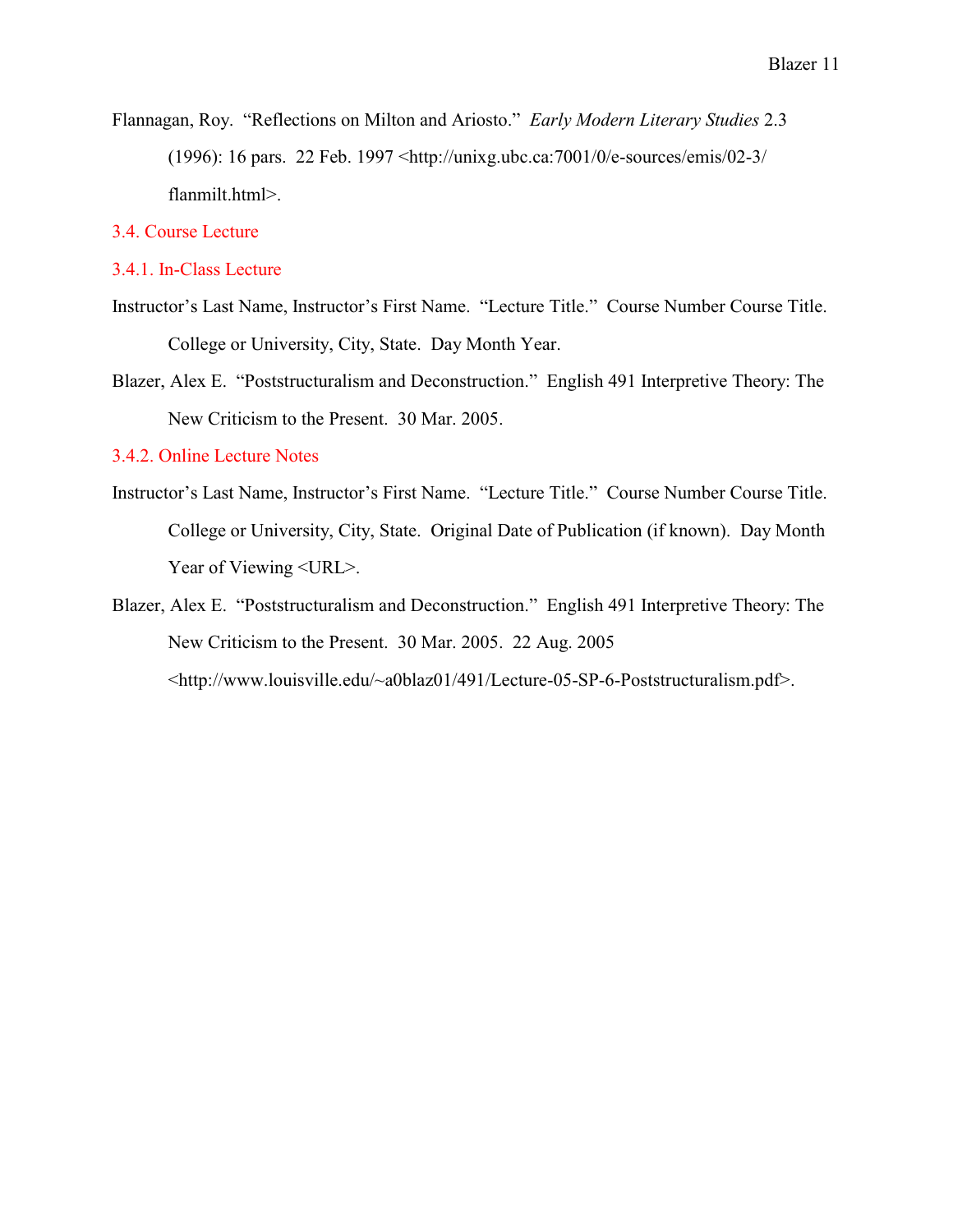#### Works Cited

Ashbery, John. "The Instruction Manual." *Some Trees*. 1956. *The Mooring of Starting Out: The First Five Books of Poetry*. Hopewell, NJ: Ecco, 1997. 8-10.

*Barton Fink*. Dir. Joel and Ethan Coen. Circle Films and Working Title Films, 1991.

Beckett, Samuel. *Waiting for Godot*. New York: Grove, 1954.

- Bishop, Elizabeth. "In the Waiting Room." *Geography III*. *1976*. *The Complete Poems, 1927- 1979*. New York: Noonday, 1980. 159-61.
- Carter, Angela. "Flesh and the Mirror." *Fireworks: Nine Profane Pieces*. London: Quartet, 1974. *Burning Your Boats: The Collected Short Stories*. New York: Penguin, 1995. 68- 74.

Chopin, Kate. *The Awakening*. 1899. Ed. Margo Culley. 2nd ed. New York: Norton, 1994.

Hellman, Lillian. *The Children's Hour*. 1934. New York: Dramatists Play Service, 1981.

Sartre, Jean-Paul. *Nausea*. 1938. Trans. Lloyd Alexander. New York: New Directions, 1964.